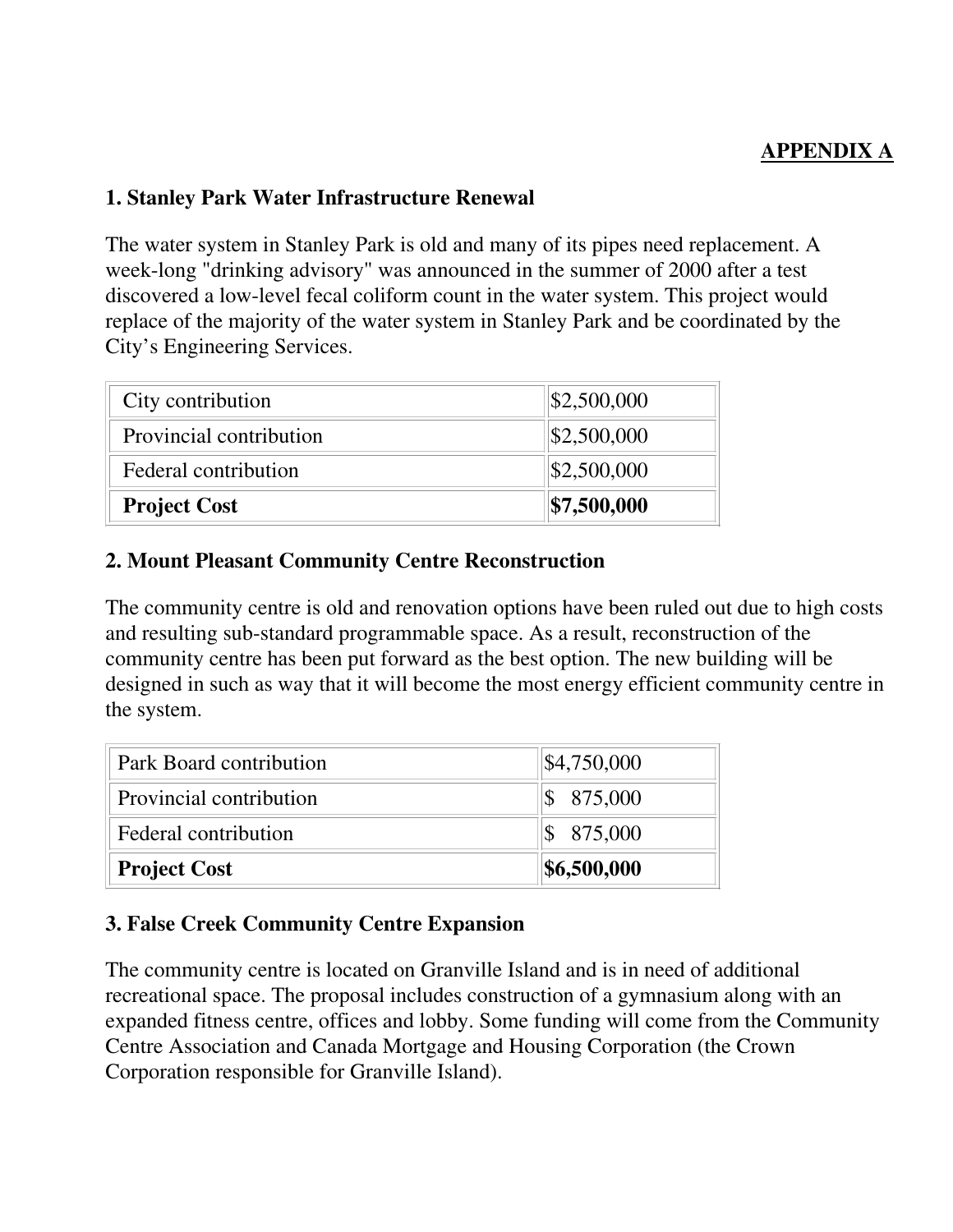| <b>Project Cost</b>         | \$1,300,000   |
|-----------------------------|---------------|
| Federal contribution        | 280,000       |
| Provincial contribution     | 280,000       |
| Park Board contribution     | 475,000<br>\$ |
| <b>CMHC</b> contribution    | 115,000<br>\$ |
| CC Association contribution | 150,000<br>\$ |

# **4. Champlain Heights Community Centre Expansion**

The community centre is in need of additional space to accommodate a wide range of uses: a childcare room, a youth room, a seniors room, a multi-purpose room, and a community policing centre. Some funding will come from charges on nearby development collected by the City.

| CAC & DCL contribution  | 930,000<br>\$ |
|-------------------------|---------------|
| Park Board contribution | 130,000<br>\$ |
| Provincial contribution | 120,000<br>\$ |
| Federal contribution    | 120,000       |
| <b>Project Cost</b>     | \$1,300,000   |

# **5. Kerrisdale Community Centre Renovation**

The community centre's central lobby and reception area are not properly designed to meet the needs of both community centre patrons and pool patrons. The proposed renovations are aimed at making the lobby and reception area more functional and welcoming. Some funding will come from the Community Centre Association.

| CC Association contribution | \$175,000 |
|-----------------------------|-----------|
| Park Board contribution     | 160,000   |
| Provincial contribution     | 82,500    |
| Federal contribution        | 82,500    |
| <b>Project Cost</b>         | 500,000   |

# **TOTAL**